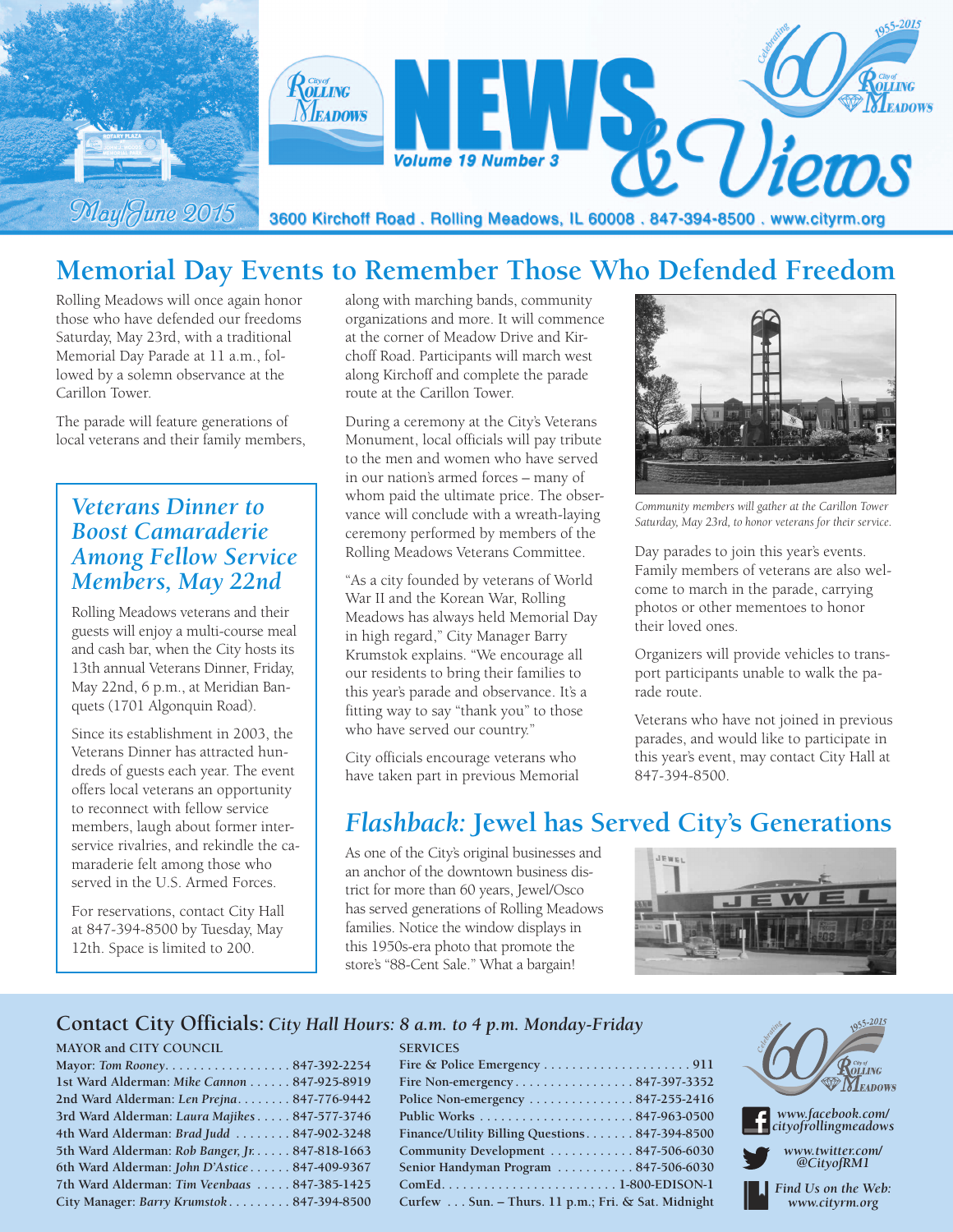### *Farmers & Food Trucks Schedule\**

Saturday, May 23 Friday, June 19\*\* Saturday, June 27 Saturday, July 25 Saturday, August 22 Saturday, September 26

\*\*Saturday events to be held 10 a.m. – 2 p.m., in the City Hall parking lot (3600 Kirchoff Road).

\*\*Friday program will take place 4 – 8 p.m., at Community Church (2720 Kirchoff Road).

### **Farmers & Food Trucks, Meadows Cruise Night to Combine for June Block Party Event**

What happens when you take Cruise Night at Meadows Christian Fellowship and add a special Friday evening edition of Farmers & Food Trucks at Community Church? A summer downtown block party, Rolling Meadows-style!

On Friday, June 19th, 4 – 8 p.m., a section of Kirchoff Road between Meadow and Oriole Drives will be closed off by the Police Department, transforming the area into a summer street festival with music, food and fun.

Residents may experience a variety of classic muscle cars and vintage automobiles at Meadows Christian Fellowship (2401 Kirchoff), then wander over to Community Church (2720 Kirchoff) to explore fresh new tastes from onsite food trucks and food vendors. Guests will also shop for locally-grown produce, home goods, hand-made jewelry, clothing, art, and other items.

More information on the event will be featured in the June edition of *eNews & Views*, which will be posted on the City's Website in late May.

## **Summer Fun Begins May 23rd, When Expanded Farmers & Food Trucks Program Returns**

A wider variety of food truck menu items, a rotating roster of live entertainment, and monthly raffle prizes are just a hint of what's in store this summer, when the City's eagerly-anticipated Farmers & Food Trucks program returns for its third season. The fun begins Saturday, May 23rd, 10 a.m. – 2 p.m., in the City Hall Parking lot.



*Residents select from fresh, locally-grown produce.*

Farmers & Food Trucks has grown steadily since its debut in 2013. City officials believe the program continues to set Rolling Meadows apart from other area farmers' markets by offering an ever-expanding array of unique vendors.

"Farmers & Food Trucks is the only event in the area where residents may shop for fresh fruits and vegetables, sample freshly-made offerings prepared by onsite food trucks, and choose from a variety of hand-made jewelry and other crafts," Market Manager Lori Ciezak explains. "The addition of live music and raffle drawings will lend a more festive atmosphere to each event. We are extremely excited to welcome guests for what is sure to be our most successful season so far!"



Additional events will be held the fourth Saturday of each month (June – September). A special Friday evening event has also been scheduled for June 19th, 4 – 8 p.m., at Community Church of Rolling Meadows *(see story at left)*.

Event planners have confirmed at least 13 different food vendors that will participate on select dates. Area vendors who are interested in participating will find additional information and registration forms on the City's Website (**www.cityrm.org**).

Residents who wish to volunteer for this year's program may contact Lori at 847- 394-8500 or *ciezakl@cityrm.org*.



*Hungry guests choose from an ever-expanding variety of participating food trucks.*

# **2015-16 Vehicle Sticker Sales Begin June 1st**

City officials will introduce a simplified vehicle sticker program on June 1st that offers free stickers to active military personnel and reduces the number of different fee categories paid by customers.

The amended vehicle sticker ordinance, approved by City Council as part of the 2015 budget, will help reduce administrative costs by making it simpler for City staff to process sticker applications, Finance Director Melissa Gallagher reports.

"Eliminating vehicle sticker pricing for those currently serving in the military, and consolidating fees, where appropriate, will make it more cost-effective to administer the program," she says.

The City's 2015-2016 vehicles stickers, which commemorate Rolling Meadows' 60th Anniversary, will go on sale June 1st, starting at \$30. Pre-printed applications being mailed to residents in early June may be used to purchase stickers by mail, online or at City Hall. Vehicle stickers will also be sold at select retail locations.

Motorists must purchase and display new vehicle stickers by June 30th or be subject to a \$100 police citation. Sticker costs will double beginning July 1st.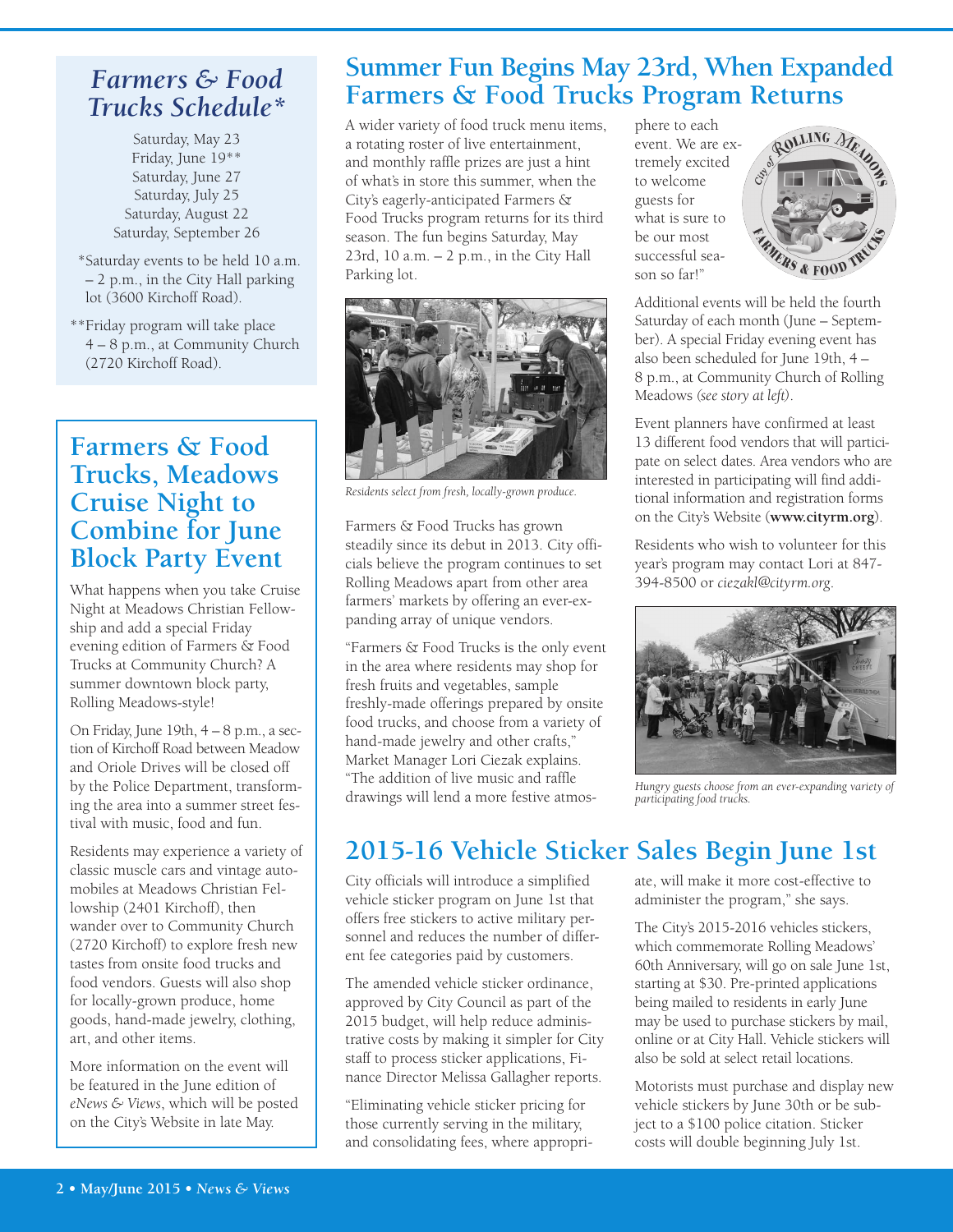### *Coming Attractions:* **May 16th Community Events to Offer Pancakes, Plants & a Blast from the Past**

There's plenty going on in Rolling Meadows Saturday, May 16th, with a pancake breakfast at Park Central, a Plant & Craft Sale at the Old Public Works building, and an Open House at the City's Historical Museum. Come to one and come to all!

#### **Golden Years Council to Partner with Firefighters at Pancake Breakfast**

Local firefighters will break out their chef's aprons and feed hungry residents of all ages, when the Rolling Meadows Golden Years Council hosts its annual Pancake Breakfast, 8 – 11 a.m., at Park Central (3000 Central Road). Tickets are \$5 for adults and \$4 for children when purchased in advance (\$6 and \$5 at the door). To register, contact the Rolling Meadows Senior Center at 847-818-3205.

#### **Garden Club to Host Plant & Craft Sale**

Members of the Rolling Meadows Garden Club will present their annual Plant and Craft Sale, 9 a.m. – 2 p.m., at the Old Public Works building (3200 Central Road). Guests will find wonderful hanging baskets, unusual annuals, perennials, garden accessories, and much more. For more information, contact the Garden Club at 847-397-0286 or visit **www.rollingmeadowsgardenclub.org**.



*Rolling Meadows Historical Museum, 3100 Central Road.*

#### **Historical Museum Open House to Offer Trip Down Memory Lane**

Historical Society members will welcome guests to their spring Open House, 9 a.m. – 2 p.m., at the Rolling Meadows Historical Museum (3100 Central Road). The Museum, a replica of an original Kimball Hill home, lets residents step back in time and learn more about the City's rich history up close. For more information, call 847-577-7086.



*What's missing from this picture? Theformer AMF Bowling Center on Kirchoff Road was demolished in April.*

## **Demolition 'Strikes' Former Bowling Center**



Downtown motorists and pedestrians have a whole new view along Kirchoff Road, after the former AMF Bowling Center on Kirchoff Road was demolished to make way for a new,

54-unit townhome development by Chicago-based Lexington Homes.

The new development, known as Lexington Crossing, will feature a mix of twoand three-bedroom townhomes. City officials expect the project to boost downtown's residential population and create opportunities for local businesses, many of which are within walking distance of the new development.

For more information on Lexington Crossing, call 847-299-0500.

# **City Briefs…**

### *Environmental Committee Seeks Volunteers*

Members of the Rolling Meadows Environmental Committee are seeking volunteers to help plan and execute a variety of "green" initiatives that will benefit the community. Committee members organize the City's annual Salt Creek Cleanup each April, and participate in a variety of other activities throughout the year that help conserve Rolling Meadows' natural resources. For more information, contact Public Works Director Fred Vogt at *vogt@cityrm.org*.

### *Meadows Cruise Nights Return May 22nd*

Cruise Nights will resume in Rolling Meadows Friday, May 22nd. This annual summer staple lets residents explore vintage autos while enjoying music and a variety of family activities. Cruise Nights will take place every Friday through September 25th, 5 – 8 p.m., at Meadows Christian Fellowship (2401 Kirchoff Road). For more information, call 847-255-8764 or visit **www.meadowscruisenights.com**.

**Pet Owners Urged to Show Courtesy to Fellow Residents**

A recent complaint prompts us to remind residents with four-legged family members that City ordinance requires pet owners to pick up after their animals.



Section 14-6 of the City Code states that owners are responsible for the pickup and disposal of animal waste "deposited anywhere in the City." The code also requires dogs to be leashed at all times while in public areas.

Please show courtesy to others and help keep Rolling Meadows beautiful by picking up after your pets.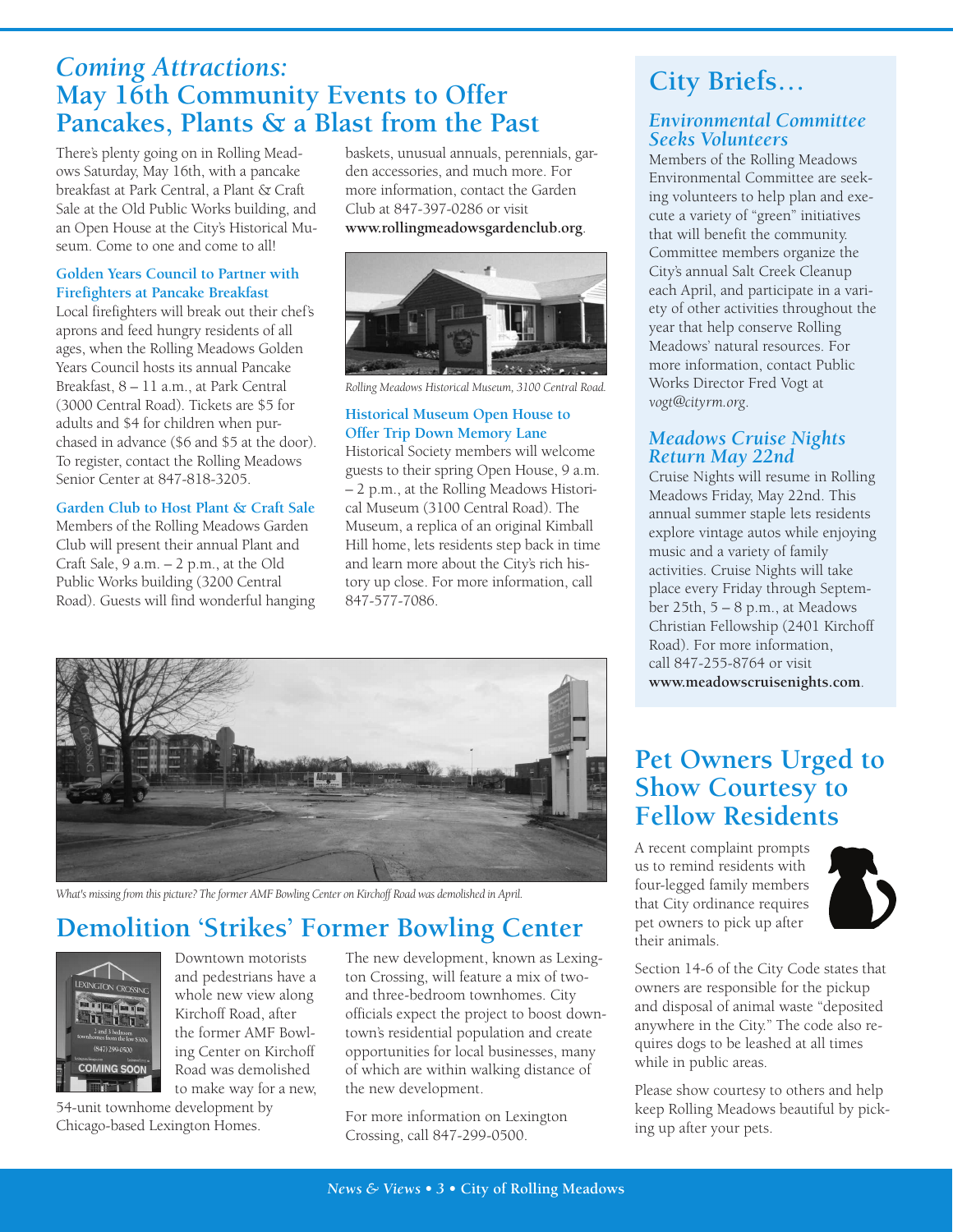| <b>May 2015</b>                                                                                                                                                             |                                                                                                                |                                                                                                                                       |                                                                                     |                                                                |                                                                                                                                                                          |                                                                                                                                                                 |  |  |
|-----------------------------------------------------------------------------------------------------------------------------------------------------------------------------|----------------------------------------------------------------------------------------------------------------|---------------------------------------------------------------------------------------------------------------------------------------|-------------------------------------------------------------------------------------|----------------------------------------------------------------|--------------------------------------------------------------------------------------------------------------------------------------------------------------------------|-----------------------------------------------------------------------------------------------------------------------------------------------------------------|--|--|
| Sunday                                                                                                                                                                      | <b>Monday</b>                                                                                                  | <b>Tuesday</b>                                                                                                                        | Wednesday                                                                           | Thursday                                                       | Friday                                                                                                                                                                   | <b>Saturday</b>                                                                                                                                                 |  |  |
| Saturday, May 16th<br>Golden Years Council's Pancake Breakfast, 8-11 am,<br>Park Central (3000 Central Rd.)<br>Garden Club Plant & Craft Sale, 9 am-2 pm (3200 Central Rd.) | Historical Museum Open House, 9 am-2 pm (3100 Central Rd.)                                                     |                                                                                                                                       | $\mathcal{R}^{\tiny \tiny \textit{Cayd}}_{\tiny \textit{OLLING}}$<br><i>Neadows</i> |                                                                |                                                                                                                                                                          |                                                                                                                                                                 |  |  |
| 3                                                                                                                                                                           | 4                                                                                                              | Economic Development 5<br>Committee, 6 pm<br><b>Environmental</b><br>Committee, 7 pm<br>Plan Commission, 7:30 pm,<br>all at City Hall |                                                                                     | <b>Adjudication Hearing</b><br>(Parking), 2 pm, City Hall      | 8                                                                                                                                                                        | g                                                                                                                                                               |  |  |
| 10<br><b>Mother's Day</b>                                                                                                                                                   | <b>Board of Fire &amp; Police 11</b><br>Commissioners, 9 am,<br><b>City Hall</b>                               | 12<br><b>Crime Stoppers,</b><br>5:30 pm<br><b>City Council Meeting,</b><br>7:30 pm, both at City Hall                                 | 13                                                                                  | <b>Adjudication Hearing, 14</b><br>1 pm, City Hall             | Sprinkling Ban Begins 15<br>To conserve water, lawn<br>sprinkling is prohibited<br>between noon & 6 pm daily.                                                            | <b>Pancake Breakfast</b><br>16<br><b>Historical Museum</b><br><b>Open House</b><br><b>Garden Club Plant &amp;</b><br><b>Craft Sale</b><br>See above for details |  |  |
| 17                                                                                                                                                                          | 18                                                                                                             | <b>City Council</b><br>19<br><b>Committee of the Whole.</b><br>7:30 pm, City Hall                                                     | <b>Water bills due</b><br>2 <sub>0</sub>                                            | <b>Adjudication Hearing 21</b><br>(Red Light), 2 pm, City Hall | Cruise Night, 5-8 pm, 22<br><b>Meadows Christian Fellow-</b><br>ship (2401 Kirchoff Road)<br>Veterans Dinner, 6 pm,<br><b>Meridian Banquets</b><br>(1701 Algonquin Road) | <b>Farmers &amp; Food</b><br>23<br>Trucks, 10 am-2 pm,<br><b>City Hall</b><br><b>Memorial Day Parade</b><br>& Observance, 11 am                                 |  |  |
| 24 <sup>1</sup><br>31                                                                                                                                                       | City Hall and Public Works 25<br>closed. Refuse collection<br>delayed one day all week.<br><b>Memorial Day</b> | City Council Meeting, 26<br>7:30 pm, City Hall                                                                                        | 27                                                                                  | 28                                                             | Cruise Night, 5-8 pm, 29<br><b>Meadows Christian Fellow-</b><br>ship (2401 Kirchoff Road)                                                                                | <b>Historical Museum</b><br>30 <sup>1</sup><br>Garage Sale, 9 am<br>60th Anniversary Ice<br>Cream Social, $12 - 1$ pm,<br><b>Community Center Playground</b>    |  |  |

| une 2015                         |                                                                                   |                                                                                                                                              |                                                                       |                                                                   |                                                                                                                                                                  |                                                                                                                                                                                                                                         |  |
|----------------------------------|-----------------------------------------------------------------------------------|----------------------------------------------------------------------------------------------------------------------------------------------|-----------------------------------------------------------------------|-------------------------------------------------------------------|------------------------------------------------------------------------------------------------------------------------------------------------------------------|-----------------------------------------------------------------------------------------------------------------------------------------------------------------------------------------------------------------------------------------|--|
| Sunday                           | <b>Monday</b>                                                                     | <b>Tuesday</b>                                                                                                                               | Wednesday                                                             | <b>Thursday</b>                                                   | Friday                                                                                                                                                           | <b>Saturday</b>                                                                                                                                                                                                                         |  |
|                                  | 2015-16 vehicle<br>stickers on sale                                               | <b>Economic Development 2</b><br>Committee, 6 pm<br><b>Environmental</b><br>Committee, 7 pm<br>Plan Commission, 7:30 pm,<br>all at City Hall | <b>Zoning Board of</b><br>Appeals, 7:30 pm, City Hall                 | <b>Adjudication Hearing</b><br>(Parking), 2 pm, City Hall         | Cruise Night, 5-8 pm,<br>$5^{\circ}$<br><b>Meadows Christian Fellow-</b><br>ship (2401 Kirchoff Road)                                                            | 6<br>D-Day                                                                                                                                                                                                                              |  |
|                                  | <b>Board of Fire &amp; Police</b> 8<br>Commissioners, 9 am,<br><b>City Hall</b>   | <b>Crime Stoppers,</b><br>$\mathbf Q$<br>$5:30 \text{ pm}$<br><b>City Council Meeting,</b><br>7:30 pm, both at City Hall                     | <b>Urban Affairs</b><br>10<br>Committee, 5:45 pm,<br><b>City Hall</b> | <b>Adjudication Hearing, 11</b><br>1 pm, City Hall                | Cruise Night, 5-8 pm,<br>12<br><b>Meadows Christian Fellow-</b><br>ship (2401 Kirchoff Road)                                                                     | 13 <sup>1</sup>                                                                                                                                                                                                                         |  |
| 14<br><b>Father's Day</b>        | Coffee with a Cop,<br>15<br>$9 - 11$ am & $5 - 7$ pm,<br>Starbucks (1414 Golf Rd) | <b>City Council</b><br>16<br><b>Committee of the Whole.</b><br>7:30 pm, City Hall                                                            | 17                                                                    | <b>Adjudication Hearing</b><br>18<br>(Red Light), 2 pm, City Hall | Farmers & Food Trucks, 19<br>4-8 pm, Community Church<br>(2720 Kirchoff Road)<br>Cruise Night, 5-8 pm,<br>Meadows Christian Fellow-<br>ship (2401 Kirchoff Road) | 20                                                                                                                                                                                                                                      |  |
| 21<br><b>First Day of Summer</b> | <b>Water bills due</b><br>22                                                      | City Council Meeting, 23<br>7:30 pm, City Hall                                                                                               | 24                                                                    | 25                                                                | Cruise Night, 5-8 pm, $26$<br><b>Meadows Christian Fellow-</b><br>ship (2401 Kirchoff Road)<br>Wine-Down by the Creek,<br>5:30 - 11:30 pm, Kimball Hill<br>Park  | <b>Farmers &amp; Food</b><br>27<br>Trucks, 10 am-2 pm,<br><b>City Hall</b>                                                                                                                                                              |  |
| 28                               | 29                                                                                | Deadline to purchase 30<br>and display vehicle stickers                                                                                      |                                                                       | Rolling<br><b>NEADOWS</b>                                         |                                                                                                                                                                  | Keep updated on City news with Rolling Meadows'<br>electronic newsletter, E-News & Views,<br>published in February, April, June, August,<br>October and December. Each newsletter is<br>archived on the City's Website, www.cityrm.org. |  |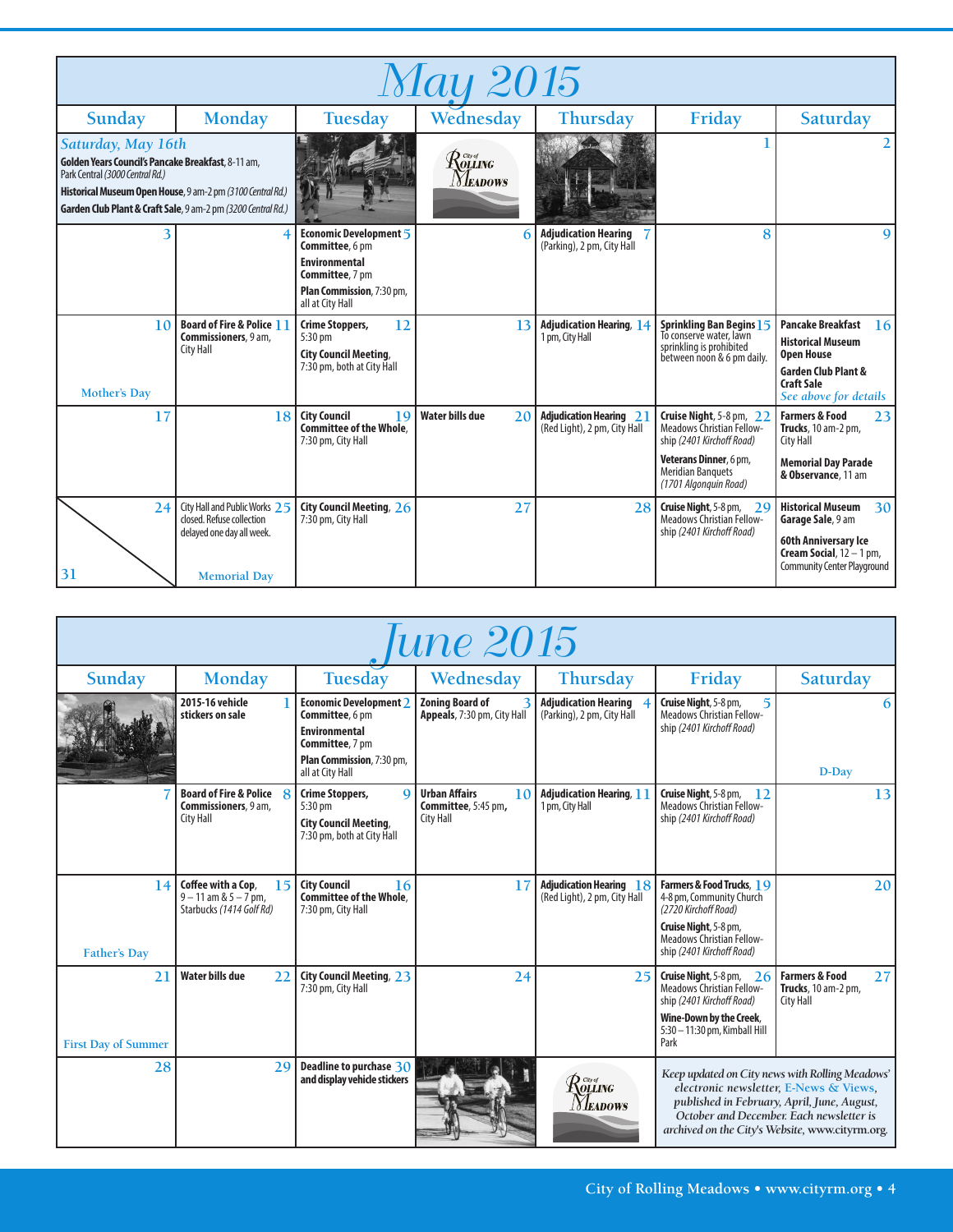## **Golf Road Accessibility Improvements Slated for Late Summer**

Long-awaited infrastructure improvements along the busy Golf Road corporate corridor are scheduled to begin this summer, with the addition of new sidewalks and street crossings that will vastly improve accessibility to area businesses and the safety of pedestrians.

The approximately \$700,000 project, covered entirely by federal funding and a grant from the Regional Transportation Authority (RTA), will create nearly one mile of sidewalk along the north side of Golf Road between Route 53 and New Wilke Road.

"One of the most pressing concerns among Golf Road businesses has been the area's lack of non-vehicular accessibility. It's not really suited for pedestrians in its current configuration," Public Works Director Fred Vogt explains. "Adding new sidewalks will help connect employees at the corporate campus to the City's restaurant and retail businesses further east."

In addition, two pedestrian crossings, to be placed near the Atrium Corporate

Center and Meadows Corporate Center, will help employees who work in those buildings safely access Pace buses that connect Rolling Meadows to the region's greater public transportation system.

Public transportation and pedestrian accessibility are important components of the City's economic development plans, Community Director Valerie Dehner adds.

"This project will help improve access to Golf Road businesses and help companies attract and retain younger employees – many of whom prefer to use public transportation," she says.

City leaders believe the project will offer additional benefits besides upgrading public access to some of Rolling Meadows' largest companies and improving pedestrian safety. According to RTA estimates, increased use of public transportation by area employees will reduce traffic congestion along Golf Road and reduce vehicle emission levels, which will improve the City's air quality.



*Golf Road businesses, including those located at Meadows Corporate Center, will benefit from the planned improvements.*

According to preliminary timetables, the Illinois Department of Transportation (IDOT) will request contractor bids in June. Construction is tentatively scheduled to begin in August and wrap up by late October.

A final section of new sidewalk, to run directly beneath the I-90 overpass that is located just west of New Wilke, will be built by the Illinois State Toll Highway Authority next year. It is part of an ongoing highway widening project that requires the bridge stretching across Golf Road to be completely rebuilt.

## **RMPD to Offer Youth Police Academy; Application Deadline is May 15th**



The Rolling Meadows Police Department will launch its first ever Youth Police Academy this summer and is seeking residents ages 15 – 17 to participate. Applications are due Friday, May 15th.

Academy members will gain an in-depth understanding of law enforcement activities – crime scene investigation, traffic enforce-

ment, domestic violence prevention, criminal investigation and more – while also participating in a variety of team-building and physical agility exercises.

"Our Youth Police Academy offers a valuable opportunity to connect with younger residents and help them learn more about the many different services police officers provide to improve the City's quality of life," explains Officer Carlos Saez. "It's also a great way for them to see what it's like to be a police officer."

Academy participants will also have the opportunity to earn awards for excellence in leadership, physical agility, and individual and team achievement.

For more information or to request an application, contact Officer Saez at 847-870-2449 or *saezc@cityrm.org*.

### **60th Anniversary Celebration Continues with Ice Cream, Wine & Beer**

Rolling Meadows' year-long celebration of its 60th birthday continues in May with a family-friendly ice cream social, followed by an adults-only wine and beer tasting event along Salt Creek in June:

• **Celebrate 60! Ice Cream Social** (Saturday, May 30th, noon – 1 p.m.): Bring the entire family for a "sweet" spring day of ice cream, crafts, face-painting, balloon animals, giveaways, and more

at the Rolling Meadows Community Center playground (3705 Pheasant Drive). *Co-sponsored with the Rolling Meadows Park District.*

• **Wine-Down by the Creek** (Friday, June 26th, 5:30 – 11:30 p.m.): Mingle with family and friends at Kimball Hill Park, and sample a variety of locally-produced wines and local beers, when the City hosts a special 21-and-up event featuring live music and local food trucks. Additional details, including ad-



mission and drink prices, will be featured in the June issue of *eNews & Views*. For more information, contact City Hall at 847-394-8500. *Co-sponsored with the Rolling Meadows Chamber of Commerce and Rolling Meadows Park District.*